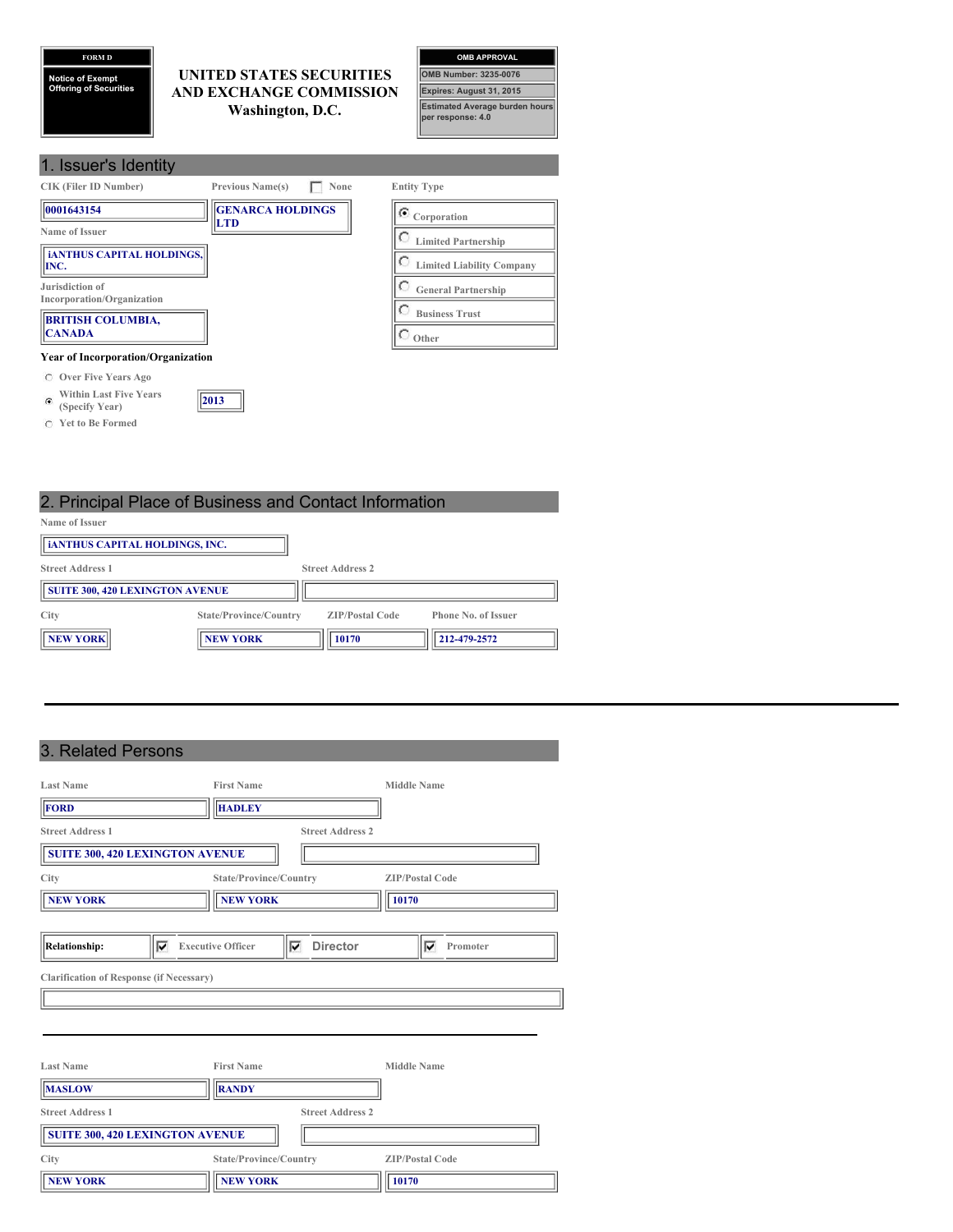|                                                 | ⊽ | <b>Executive Officer</b>                          | Director<br>⊽                   | Promoter               |  |
|-------------------------------------------------|---|---------------------------------------------------|---------------------------------|------------------------|--|
| <b>Clarification of Response (if Necessary)</b> |   |                                                   |                                 |                        |  |
|                                                 |   |                                                   |                                 |                        |  |
|                                                 |   |                                                   |                                 |                        |  |
|                                                 |   |                                                   |                                 |                        |  |
| <b>Last Name</b>                                |   | <b>First Name</b>                                 |                                 | <b>Middle Name</b>     |  |
| <b>HENDERSON</b>                                |   | <b>JOHN</b>                                       |                                 |                        |  |
| <b>Street Address 1</b>                         |   |                                                   | <b>Street Address 2</b>         |                        |  |
| SUITE 1980, 1075 WEST GEORGIA ST.               |   |                                                   |                                 |                        |  |
| City                                            |   | State/Province/Country                            |                                 | <b>ZIP/Postal Code</b> |  |
| <b>VANCOUVER</b>                                |   |                                                   | <b>BRITISH COLUMBIA, CANADA</b> | <b>V6E 3C9</b>         |  |
| <b>Relationship:</b>                            | ⊽ | <b>Executive Officer</b>                          | $\nabla$ Director               | Promoter               |  |
| <b>Clarification of Response (if Necessary)</b> |   |                                                   |                                 |                        |  |
|                                                 |   |                                                   |                                 |                        |  |
|                                                 |   |                                                   |                                 |                        |  |
|                                                 |   |                                                   |                                 |                        |  |
| <b>Last Name</b>                                |   | <b>First Name</b>                                 |                                 | <b>Middle Name</b>     |  |
| <b>BOXER</b>                                    |   | <b>RICHARD</b>                                    |                                 |                        |  |
| <b>Street Address 1</b>                         |   |                                                   | <b>Street Address 2</b>         |                        |  |
| <b>SUITE 300, 420 LEXINGTON AVENUE</b>          |   |                                                   |                                 |                        |  |
| City                                            |   | State/Province/Country                            |                                 | <b>ZIP/Postal Code</b> |  |
| <b>NEW YORK</b>                                 |   | <b>NEW YORK</b>                                   |                                 | 10170                  |  |
|                                                 |   |                                                   |                                 |                        |  |
| <b>Relationship:</b>                            | г | <b>Executive Officer</b>                          | $\nabla$ Director               | Promoter               |  |
| <b>Clarification of Response (if Necessary)</b> |   |                                                   |                                 |                        |  |
|                                                 |   |                                                   |                                 |                        |  |
|                                                 |   |                                                   |                                 |                        |  |
|                                                 |   |                                                   |                                 |                        |  |
|                                                 |   |                                                   |                                 |                        |  |
| <b>Last Name</b>                                |   | <b>First Name</b>                                 |                                 | <b>Middle Name</b>     |  |
| <b>KALCEVICH</b>                                |   | <b>JULIUS</b>                                     |                                 |                        |  |
| <b>Street Address 1</b>                         |   |                                                   | <b>Street Address 2</b>         |                        |  |
| <b>SUITE 300, 420 LEXINGTON AVENUE</b>          |   |                                                   |                                 |                        |  |
| City                                            |   | State/Province/Country                            |                                 | <b>ZIP/Postal Code</b> |  |
| <b>NEW YORK</b>                                 |   | <b>NEW YORK</b>                                   |                                 | 10170                  |  |
| <b>Relationship:</b>                            |   | $\overline{\blacktriangledown}$ Executive Officer | $\nabla$ Director               | Promoter               |  |
| <b>Clarification of Response (if Necessary)</b> |   |                                                   |                                 |                        |  |
|                                                 |   |                                                   |                                 |                        |  |
|                                                 |   |                                                   |                                 |                        |  |
|                                                 |   |                                                   |                                 |                        |  |
| <b>Last Name</b>                                |   | <b>First Name</b>                                 |                                 | <b>Middle Name</b>     |  |
| <b>ROSEN</b>                                    |   | <b>PAUL</b>                                       |                                 |                        |  |
| <b>Street Address 1</b>                         |   |                                                   | <b>Street Address 2</b>         |                        |  |
| <b>SUITE 300, 420 LEXINGTON AVENUE</b>          |   |                                                   |                                 |                        |  |
| City                                            |   | State/Province/Country                            |                                 | <b>ZIP/Postal Code</b> |  |
| <b>NEW YORK</b>                                 |   | <b>NEW YORK</b>                                   |                                 | 10170                  |  |
|                                                 |   |                                                   | <b>Director</b>                 |                        |  |

**Clarification of Response (if Necessary)**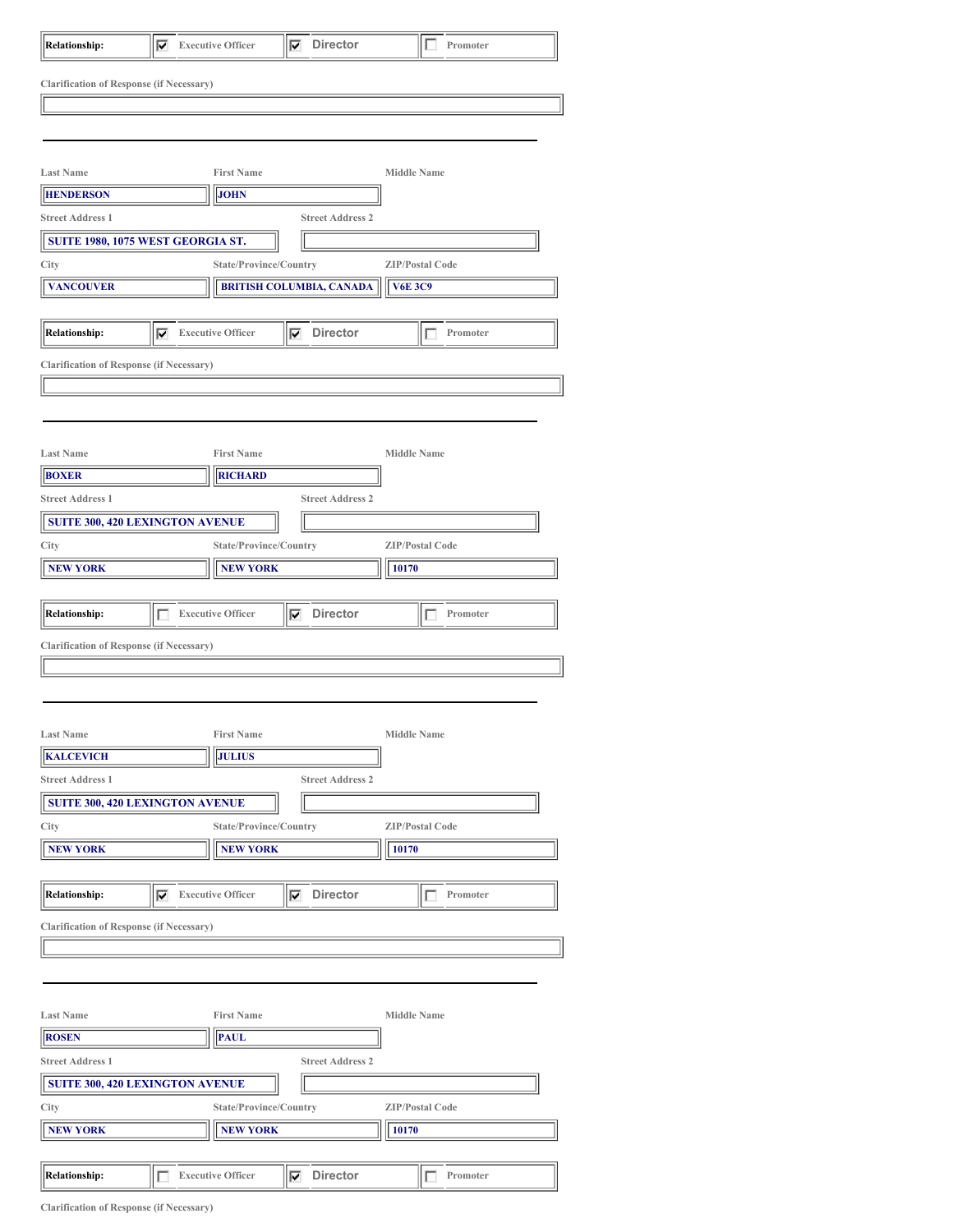## 4. Industry Group

## **Agriculture**

#### **Banking & Financial Services**

- **Commercial Banking**
- **Insurance**
- **Investing**
- **Investment Banking**
- **Pooled Investment Fund**
- **Other Banking & Financial Services**

#### **Business Services**

#### **Energy**

- **Coal Mining**
- **Electric Utilities**
- **Energy Conservation**
- **Environmental Services**
- **Oil & Gas**
- **Other Energy**

- $\circ$
- $\circ$
- $\circ$
- $\circ$
- $\circ$
- $\circ$
- $\mathcal{C}$
- $\circ$

#### **Health Care Biotechnology**

- **Health Insurance**
- $\circ$ **Hospitals & Physicians**
- $\circ$ **Pharmaceuticals**
- **Other Health Care**

**Manufacturing Real Estate Commercial Construction REITS & Finance Residential Other Real Estate**

 $\circ$ 

**Computers Telecommunications**

**Retailing Restaurants Technology**

**Other Technology**

#### **Travel**

- **Airlines & Airports**
- **Lodging & Conventions**
- **Tourism & Travel Services**
- **Other Travel**
- **Other**

### 5. Issuer Size

#### **Revenue Range Aggregate Net Asset Value Range**

- **No Revenues No Aggregate Net Asset Value**
- **\$1 - \$1,000,000 \$1 - \$5,000,000**
- **\$1,000,001 - \$5,000,000 \$5,000,000 \$5,000,001 \$25,000,000**
- **\$5,000,001 - \$25,000,000 \$25,000,001 \$25,000,000 \$25,000,000**
- **\$25,000,001 - \$100,000,000 \$50,000,001 - \$100,000,000**
- **Over \$100,000,000 Over \$100,000,000**
- **Decline** to Disclose **Decline Decline Decline Decline Decline Decline Decline Decline Decline Decline Decline Decline Decline Decline Decline Decline Decline Decline Decline Decline**
- **Not Applicable C Not Applicable**

| apply) |                                           | 6. Federal Exemption(s) and Exclusion(s) Claimed (select all that |
|--------|-------------------------------------------|-------------------------------------------------------------------|
|        | Rule 504(b)(1) (not (i), (ii)<br>or (iii) | <b>Rule 505</b>                                                   |
|        | Rule 504 (b) $(1)(i)$                     | $\overline{\triangledown}$ Rule 506(b)                            |
|        | Rule $504$ (b)(1)(ii)                     | Rule $506(c)$                                                     |
|        | Rule 504 (b)(1)(iii)                      | Securities Act Section 4(a)(5)                                    |
|        |                                           | <b>Investment Company Act Section 3(c)</b>                        |

|   | 7. Type of Filing |                    |                      |                                |
|---|-------------------|--------------------|----------------------|--------------------------------|
| ▽ | <b>New Notice</b> | Date of First Sale | $\ 2016 - 11 - 18\ $ | <b>First Sale Yet to Occur</b> |

**Amendment**

8. Duration of Offering

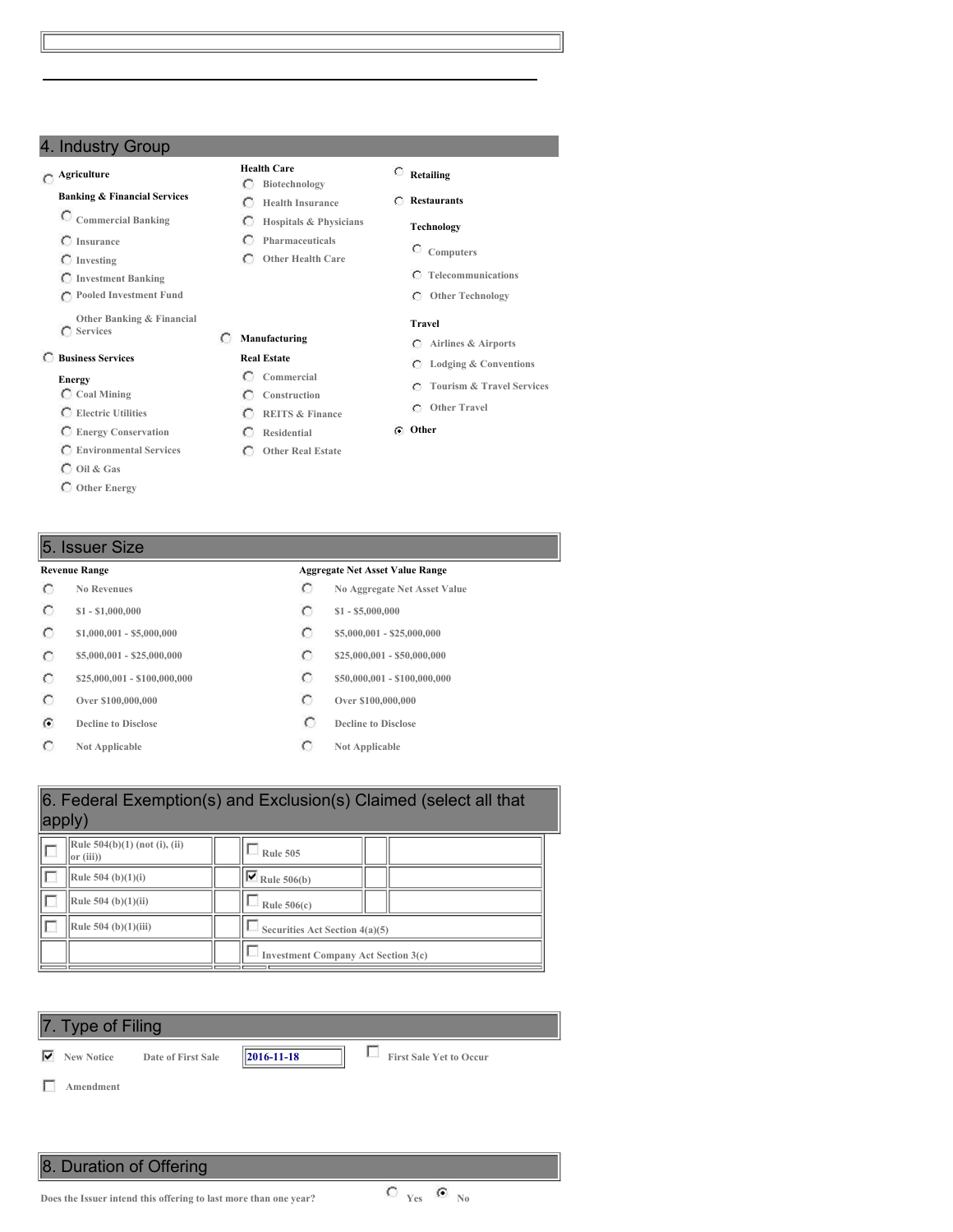| 9. Type(s) of Securities Offered (select all that apply)                                                                                                 |
|----------------------------------------------------------------------------------------------------------------------------------------------------------|
| <b>Pooled Investment Fund</b><br>⊽<br>Equity<br><b>Interests</b>                                                                                         |
| <b>Tenant-in-Common Securities</b><br>Debt<br>п                                                                                                          |
| Option, Warrant or Other Right to<br><b>Mineral Property Securities</b><br>⊽<br>г<br><b>Acquire Another Security</b>                                     |
| Security to be Acquired Upon<br><b>Exercise of Option, Warrant or</b><br>г<br>Other (describe)<br>⊽<br><b>Other Right to Acquire</b><br>Security         |
|                                                                                                                                                          |
| 10. Business Combination Transaction                                                                                                                     |
| Is this offering being made in connection with a business combination<br>$C$ Yes $C$ No<br>transaction, such as a merger, acquisition or exchange offer? |
| <b>Clarification of Response (if Necessary)</b>                                                                                                          |
|                                                                                                                                                          |
|                                                                                                                                                          |
| 11. Minimum Investment                                                                                                                                   |
| Minimum investment accepted from any outside<br>S<br><b>USD</b><br>$\bf{0}$                                                                              |
| investor                                                                                                                                                 |
| 12. Sales Compensation                                                                                                                                   |
|                                                                                                                                                          |
| Recipient<br><b>Recipient CRD Number</b><br>None                                                                                                         |
|                                                                                                                                                          |
| (Associated) Broker or Dealer CRD<br>(Associated) Broker or Dealer<br>None<br>None<br>I<br>н<br>Number                                                   |
|                                                                                                                                                          |
| <b>Street Address 1</b><br><b>Street Address 2</b>                                                                                                       |
|                                                                                                                                                          |
| City<br>State/Province/Country<br><b>ZIP/Postal Code</b>                                                                                                 |
|                                                                                                                                                          |
| $\Box$ All States<br>State(s) of Solicitation                                                                                                            |
|                                                                                                                                                          |
|                                                                                                                                                          |

## 13. Offering and Sales Amounts **Total Offering Amount \$ 1905373 USD Indefinite Total Amount Sold \$ 1111468 USD Total Remaining to be Sold \$ 793905 USD Indefinite Clarification of Response (if Necessary) Total Offering Amount represents price of units (715,520 x C\$2.10) plus the exercise price of the warrants (357,760 x C\$3.00) underlying the units, converted at C\$1.00:US\$0.7397. No assurance that the warrants, expiring Nov 17, 2017, will be exercised.** 14. Investors

**Select if securities in the offering have been or may be sold to persons who do not qualify as accredited investors,**

П **Number of such non-accredited investors who already have invested in the offering**